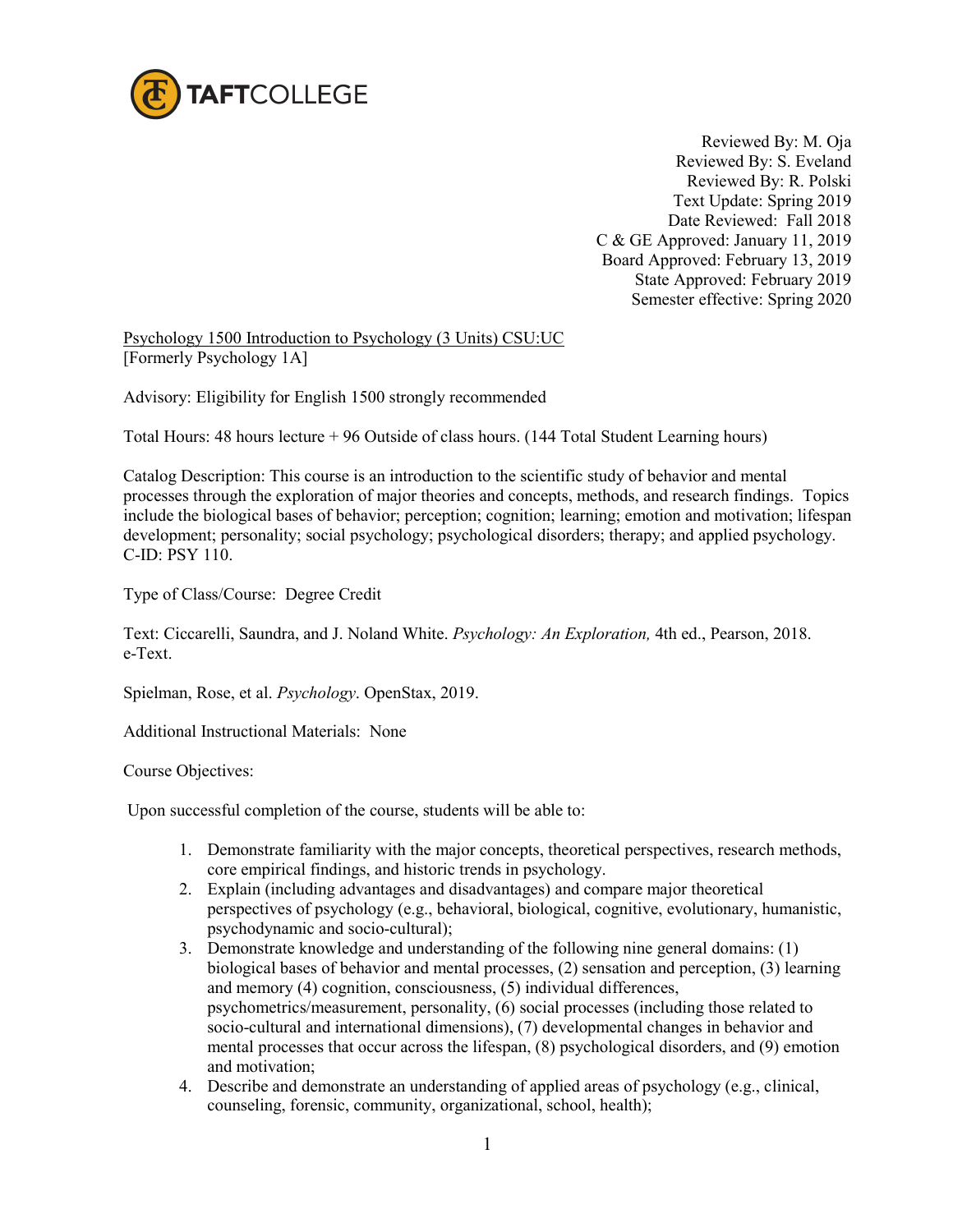

- 5. Draw the distinction between scientific and non-scientific methods of understanding and analysis.
- 6. Recognize and understand the impact of diversity on psychological research, theory and application, including (but not limited to): age, race, ethnicity, culture, gender, socioeconomic status, disability, and sexual orientation.
- 7. Understand and apply psychological principles to personal experience and social and organizational settings.
- 8. Demonstrate critical thinking skills and information competence as applied to psychological topics.

Course Scope and Content:

| Unit I | The Science of Psychology |
|--------|---------------------------|
|--------|---------------------------|

- A. What is Psychology
- B. The Growth of Psychology
- C. Human Diversity
- D. Research Methods in Psychology
	- 1. scientific approach
	- 2. research design
	- 3. use of statistics
- E. Ethics and Psychology
- F. Careers in Psychology
- G. APA Style
- H. Research Papers
- I. Locating Credible Sources of Psychological Information
- Unit II Biological Foundations of Behavior
	- A. The Biological Basis of Behavior
	- B. Neurons
	- C. The Central Nervous System
	- D. The Peripheral Nervous System
	- E. The Endocrine System
	- F. Genes, Evolution, and Behavior
- Unit III Sensation and Perception
	- A. Enduring Issues in Sensation and Perception
	- B. The Nature of Sensation
	- C. Vision, Hearing, and the Other Senses
	- D. Perception Organization, Constancies, Distance and Depth, Movement, Visual Illusions and Observer Characteristics
- Unit IV States of Consciousness
	- A. Enduring Issues in the States of Consciousness
	- B. Sleep and Dreams
	- C. Drug-Altered Consciousness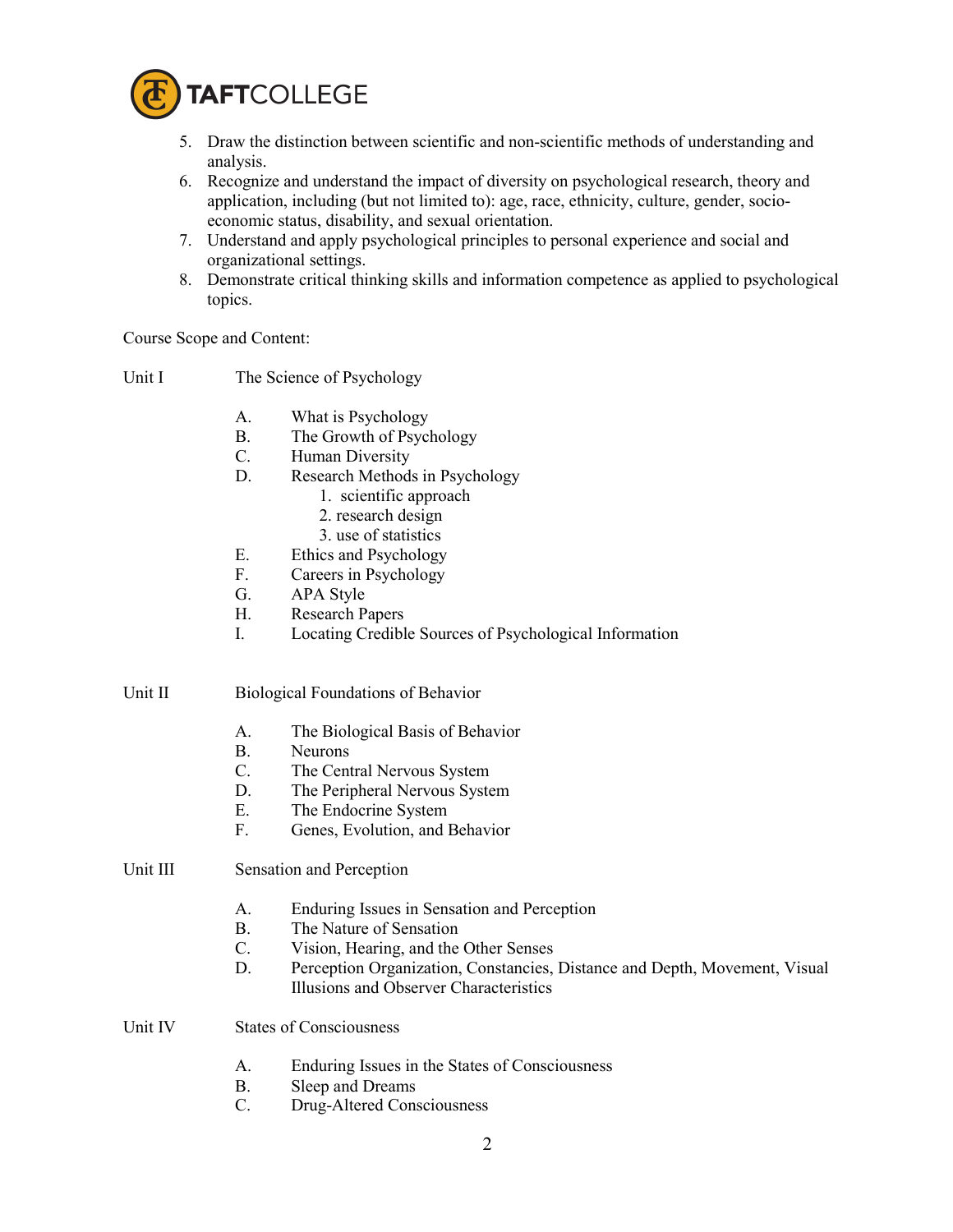

|           | D.                                    | Meditation and Hypnosis                             |  |  |  |
|-----------|---------------------------------------|-----------------------------------------------------|--|--|--|
| Unit V    |                                       | Learning                                            |  |  |  |
|           | $A_{-}$                               | <b>Classical Conditioning</b>                       |  |  |  |
|           | <b>B.</b>                             | <b>Operant Conditioning</b>                         |  |  |  |
|           | C.                                    | Cognitive Learning                                  |  |  |  |
| Unit VI   | Memory                                |                                                     |  |  |  |
|           | A.                                    | The Sensory Registers                               |  |  |  |
|           | <b>B.</b>                             | Short-term and Long-Term Memory                     |  |  |  |
|           | $C_{\cdot}$                           | The Biology of Memory                               |  |  |  |
|           | D.                                    | Forgetting                                          |  |  |  |
|           | Е.                                    | Cultural Influences, Flashbulb Memories, Eyewitness |  |  |  |
|           | F.                                    | Testimony, and Recovered Memories                   |  |  |  |
| Unit VII  | <b>Cognition and Mental Abilities</b> |                                                     |  |  |  |
|           | A.                                    | <b>Building Blocks of Thought</b>                   |  |  |  |
|           | <b>B</b> .                            | Language, Thought, and Culture                      |  |  |  |
|           | $C_{\cdot}$                           | Problem Solving                                     |  |  |  |
|           | D.                                    | Decision Making                                     |  |  |  |
|           | Е.                                    | Intelligence and Mental Abilities                   |  |  |  |
|           | F.                                    | Heredity, Environment, and Intelligence             |  |  |  |
|           | G.                                    | Creativity                                          |  |  |  |
| Unit VIII | Motivation and Emotion                |                                                     |  |  |  |
|           | A.                                    | Perspectives on Motivation                          |  |  |  |
|           | <b>B</b> .                            | Hunger and Thirst                                   |  |  |  |
|           | $C_{\cdot}$                           | <b>Sex</b>                                          |  |  |  |
|           | D.                                    | Emotions                                            |  |  |  |
|           | Е.                                    | <b>Communicating Emotions</b>                       |  |  |  |
| Unit IX   | Life-Span Development                 |                                                     |  |  |  |
|           | А.                                    | <b>Prenatal Development</b>                         |  |  |  |
|           | <b>B.</b>                             | The Newborn                                         |  |  |  |
|           | $C_{\cdot}$                           | Infancy and Childhood                               |  |  |  |
|           | D.                                    | Adolescence                                         |  |  |  |
|           | Е.                                    | Adulthood                                           |  |  |  |
|           | F.                                    | Late Adulthood                                      |  |  |  |
| Unit X    | Personality                           |                                                     |  |  |  |
|           | A.                                    | Enduring Issues in Personality                      |  |  |  |
|           | В.                                    | Psychodynamic Theories                              |  |  |  |
|           | C.                                    | Humanistic Theories                                 |  |  |  |
|           | D.                                    | <b>Trait Theories</b>                               |  |  |  |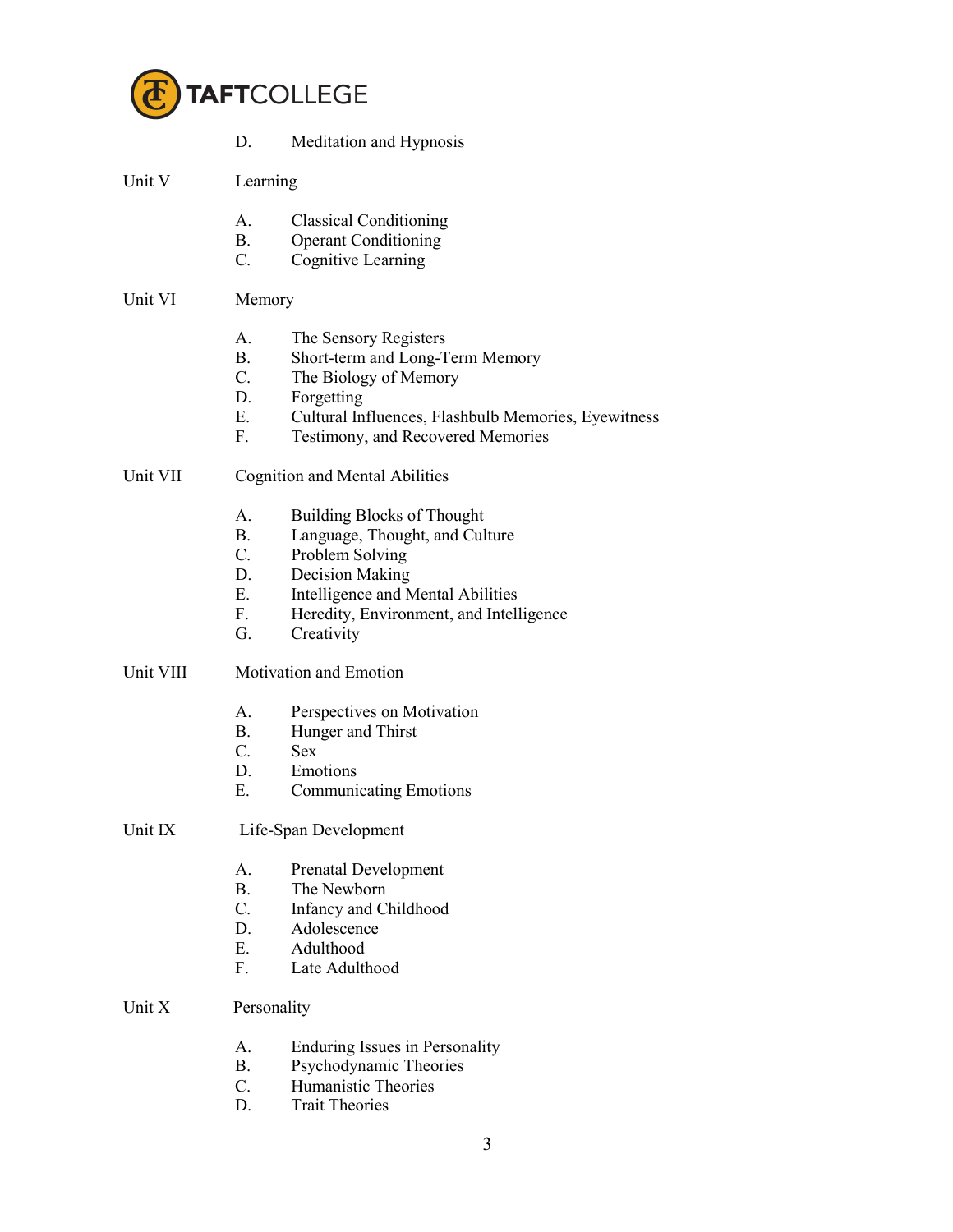

- E. Cognitive-Social Learning Theories
- F. Personality Assessment

| Unit XI | Stress and Health Psychology |
|---------|------------------------------|
|         |                              |

- A. Sources of Stress
- B. How Stress Affects Health
- C. Staying Healthy
- D. Extreme Stress
- E. The Well Adjusted Person

## Unit XII Psychological Disorders

- A. Perspectives on Psychological Disorders
- B. Mood Disorders
- C. Anxiety Disorders
- D. Psychosomatic and Somatoform Disorders
- E. Sexual and Gender-Identity Disorders
- F. Personality Disorders
- G. Schizophrenic Disorders
- H. Childhood Disorders
- I. Gender and Cultural Differences in Psychological Disorders

## Unit XIII Therapies

- A. The Types of Mental Health Professionals
- B. Insight Therapies
- C. Behavior Therapies
- D. Cognitive Therapies
- E. Group Therapies
- F. Effectiveness of Psychotherapy
- G. Biological Treatments
- H. Institutionalization and its alternatives
- I. Client Diversity and Treatment
- Unit XIV Social Psychology
	- A. Social Cognition
	- B. Attitudes
	- C. Social Influences
	- D. Social Action

Learning Activities Required Outside of Class:

The students in this class will spend a minimum of 6 hours per week outside of the regular class time doing the following:

- 1. Studying
- 2. Answering questions<br>3. Completing required
- Completing required reading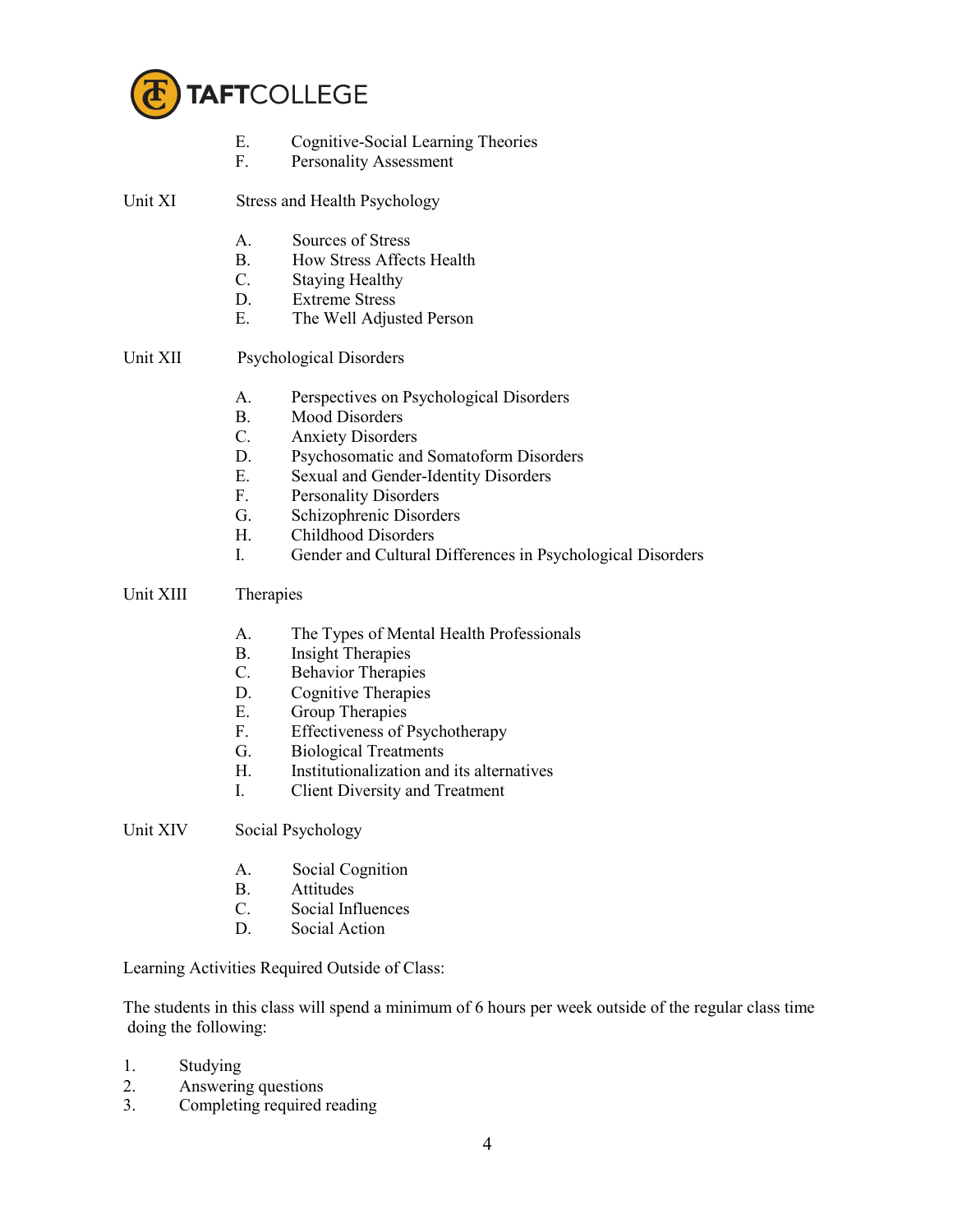

- 4. Completing written work
- 5. Completing assigned activities related to course content

Methods of Instruction:

- 1. Lectures
- 2. Class discussions<br>3. Audiovisual prese
- 3. Audiovisual presentations
- 4. Demonstrations<br>5. Group discussion
- 5. Group discussions
- 6. In-class/virtual activities

Methods of Evaluation:

- 1. Substantial writing assignments, including:
	- a. essay exam (s)
	- b. term or other papers using APA style
- 2. Other assessments, including:
	- a. classroom discussions
	- b. research projects
	- c. presentations (individual or group)
	- d. student created product/deliverable
- 3. Other examinations, including:
	- a. multiple choice items
	- b. matching items
	- c. true/false items
	- d. essay questions

Supplemental Data:

| TOP Code:                 | 200100: Psychology, General       |
|---------------------------|-----------------------------------|
| <b>SAM Priority Code:</b> | E: Non-Occupational               |
| Distance Education:       | Online; Offline                   |
| Funding Agency:           | Y: Not Applicable(funds not used) |
| Program Status:           | 1: Program Applicable             |
| Noncredit Category:       | Y: Not Applicable, Credit Course  |